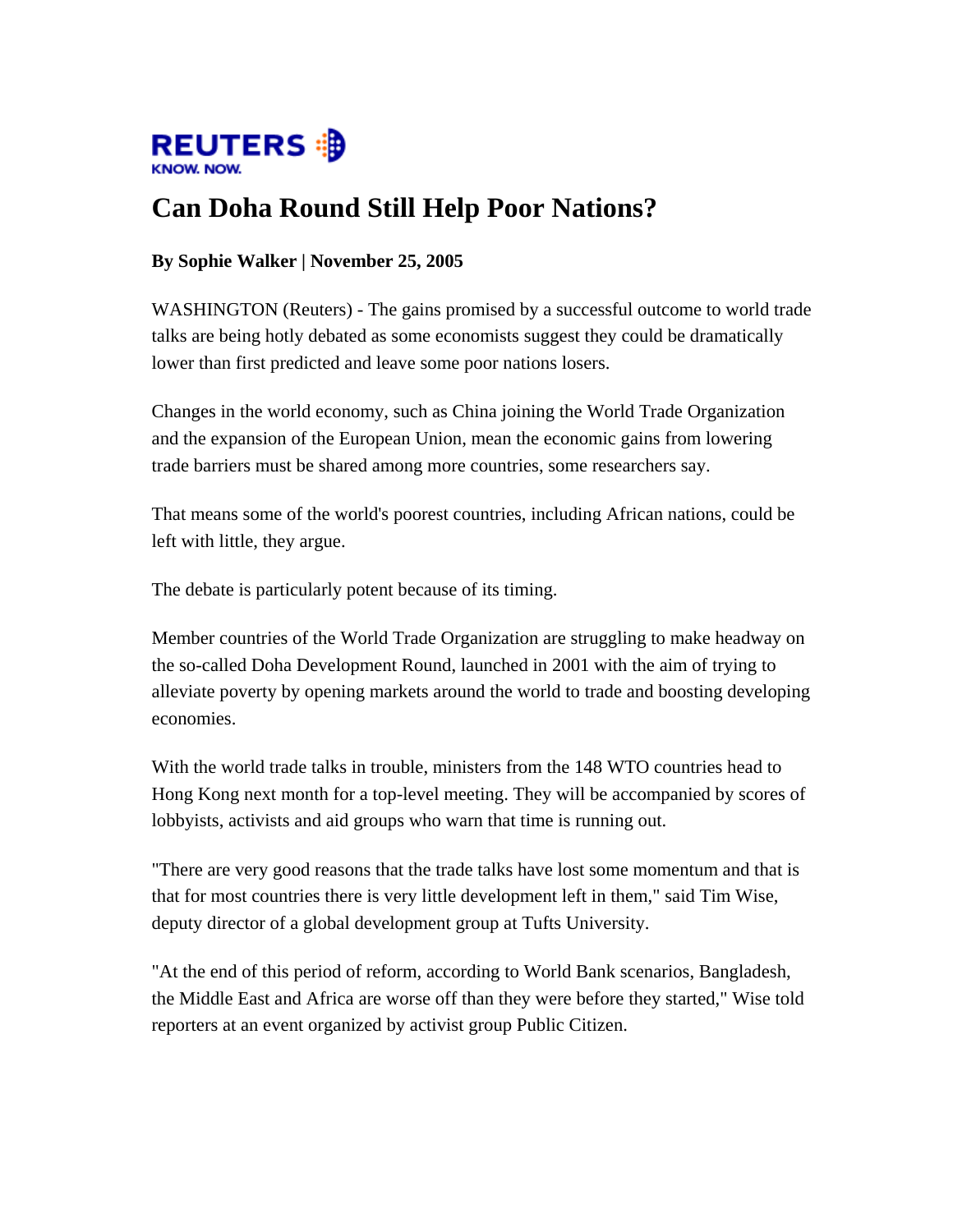The World Bank estimated in a report last month that \$287 billion (167 billion pounds) could be gained from global trade liberalization, which would lift 66 million people out of poverty. Developing countries would reap \$86 billion of the total gains, it said.

The models on which the research was based differ from previous ones and include China's accession to the WTO and the expansion of the European Union.

As a result, the latest numbers are sharply lower than those offered by the bank two years ago.

## RICH NATIONS CASH IN

Wise and Mark Weisbrot, co-director of the Center for Economic and Policy Research in Washington, said the old estimate was around \$800 billion in total gains, including \$539 billion for developing countries.

Further data based on a possible WTO outcome within the range of negotiators' current positions suggests actual gains could be smaller still, Wise said.

"Under what the bank calls a likely Doha outcome, 70 percent of the gains will go to developed countries," he said. "Only eight developing countries -- including Brazil, Argentina, China and India -- get 50 percent of all developing country benefits." Under the same scenario, only 6 million people would be lifted out of the \$2 a day poverty level category.

Will Martin, co-author of the World Bank report, said previous research was quoted out of context and the numbers were lower partly because some reforms already took place.

The \$287 billion figure for total gains quoted in the new report did not take productivity growth into account. So the comparable figure from the 2003 report would be \$355 billion -- not \$800 billion, he said.

"The estimated benefits have declined partly because developing countries have liberalized a great deal and reduced poverty in their own countries. So quite a bit of reform has already happened," said Martin, lead economist for the bank's development research group.

Another expert said the talks are more important for what they can achieve in making trade fairer.